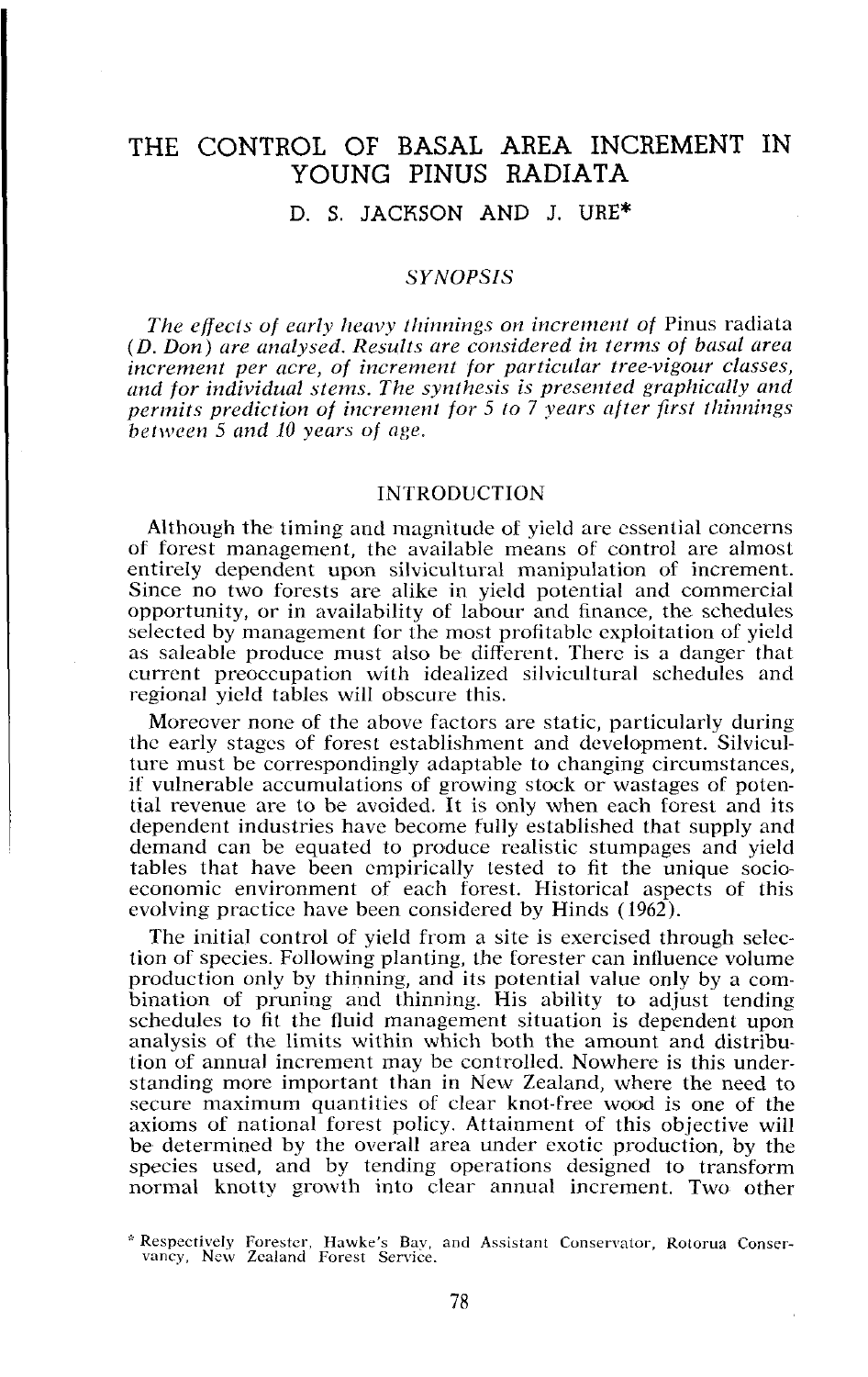factors which have impelled us towards practising early heavy thinnings have been the need to anticipate natural mortality (particularly in the event of another Sirex cpidcmic) and latterly the emphasis on reducing production of wood with encased knots by maintaining green crown-lcvcl as close as possible to the limit of pruning on the stem.

### INCREMENT PER ACRE

A forester, faced with the problem of making sound prescriptions for thinning and pruning, requires some means of predicting results of any prescription he may devise. To be of use to him, the means of making this prescription must be based solely on data that are available at the time. The following analysis provides means for such a prediction.

#### Source of Data

This was provided by 27 permanent assessment plots, established at random in 6 to 8 year old thinned stands of *Pinus radiata* on Gwavas Forest, Hawke's Bay. Originally planted at  $6 \times 6$  ft spacing, the residual stocking after thinning ranged from 280 to 590 stems  $(47 \text{ to } 124.5 \text{ sq. ft})$  per acre and mean top height from 24 to 42 ft.

Reassessment of these plots was carried out after an interval of 6 to 7 years. In order to produce values for net increment (corresponding with that available for subsequent utilization) figures for dead trees were eliminated from the data. Adjustment was made for the different intervals between assessments of various plots by expressing increment on an annual basis. Although the corresponding figure will accordingly reprcscnt a periodic annual increment (P.A.I.) it is important to bear in mind during the ensuing analysis that the period referred to is not current but applies to the  $6$  or  $7$ years immediately following first thinning. This will obviate several of the anomalies that appear if the graphs are regarded as depicting normal trends of current increment.

### Form of the Analysis

The objective was to compare quantitatively and test the relative importance of factors over which the silviculturist has some measure of control *(i.e., residual stocking or density)* against those over which, after planting, he has none *(i.e.,* age, site-productivity and the endogenous pattern of growth). Regarding these factors as independent variables, a normal regression analysis was carried out against P.A.I. as the dependent variable. **A** brief discussion of these variables is necessary.

1. The dependent variable, P.A.I., refers specifically to increment of basal area, and not of total volume. There are two reasons for The dependent variable, P.A.I., refers specifically to increment<br>of basal area, and not of total volume. There are two reasons for<br>adopting this distinction — first, that volume increment is prone to much greater errors of measurement; and, second, that basal area increment is closely correlated with growth of clear wood volume. Moreover, once basal area increment has been determined, and mean top height being known, the conversion to volumc increment is a relatively simple matter using Lewis's (1954) relationship between the three variables.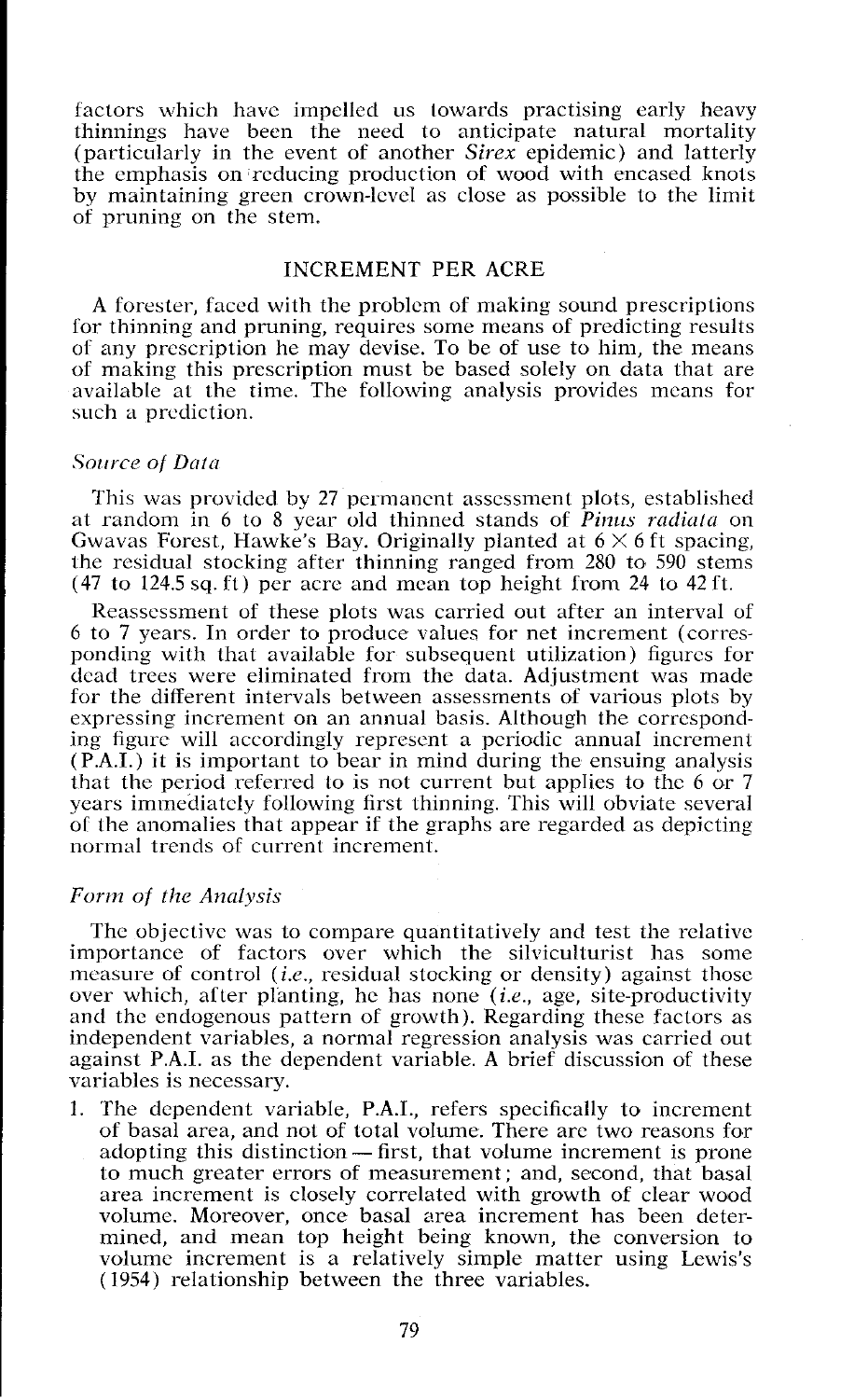- 2. The simplest independent variables expressing stand density are number of stems per acre (S.P.A.) and residual basal area per acre (R.B.A.). A number of other measures are used by various authorities: namely, Reineke's (1933) "stand density index", the theoretically-ba\ed indices of "critical basal area percent" (Assmann, 1961) and Hart-Becking's "spacing percent" (Assmann, 1960), and Schumacher's empirically derived measures of "stocking percent" (Schumacher and Coile, 1960). These are, however, all derived from the simpler measures or from interrelationships of them with age and/or height, which are considered below. Attention was therefore concentrated upon the simpler expres sions with the particular aim of testing for *P. radiata* the widely accepted belief in exislencc of an optimum plateau of basal area and the corollary that increment remains more or less constant over a wide range of stand density. **A** logarithmic transformation was used for purposes of analysis.
- 3. Of the independent variables not amenable to manipulation, it was expected that age and/or mean top height would be closely correlated with increment. Preliminary graphical plotting indicated that the latter relationship was the closer. This is not surprising, as height expresses the interaction in time of growthpotential and site productivity, for which it is a most convenient and frequently used index. As the relationship is not linear the data were again transformed logarithmically.

### *Results*

Solution of the regression equation for logarithm of P.A.I. against the three variables - logarithm of residual basal area (R.B.A.), logarithm of residual stems per acre (S.P.A.), and logarithm of mean top height  $(M.T.H.)$  - provided the following analysis of variance :

| Source of Variation                  |   | D.F. | Sum of<br><b>Squares</b> | <i>Variance</i><br>Ratio |  |
|--------------------------------------|---|------|--------------------------|--------------------------|--|
| $Log(S.P.A.)$<br>1.1.1.1.1<br>       |   |      | 0.1200                   | $44.4**$                 |  |
| $Log (M.T.H.)$<br>.<br>              |   |      | 0.0259                   | $9.6***$                 |  |
| $Log (R.B.A.)$<br>11.1111<br>1.1.1.1 | . |      | 0.0280                   | $10.4**$                 |  |
| Residual sum of squares<br>.         | . | 23   | 0.0606                   | $E.M.S. = 0.0027$        |  |
| Total variation and error<br>.       |   | 26   | 0.2345                   | __                       |  |
|                                      |   |      |                          |                          |  |

As the minimum variance-ratio (F) for significance at the I% level is 7.88 it is apparent that all three independent variables are in fact highly correlated with P.A.I., and must all be taken into account in relating the variations of increment to their silvicultural determinants.

Initially a single equation containing all three independent variables was constructed. However, the inter-relationships between basal area and stems per acre, both in the same equation, are so confusing for interpretation that it was considered preferable to provide for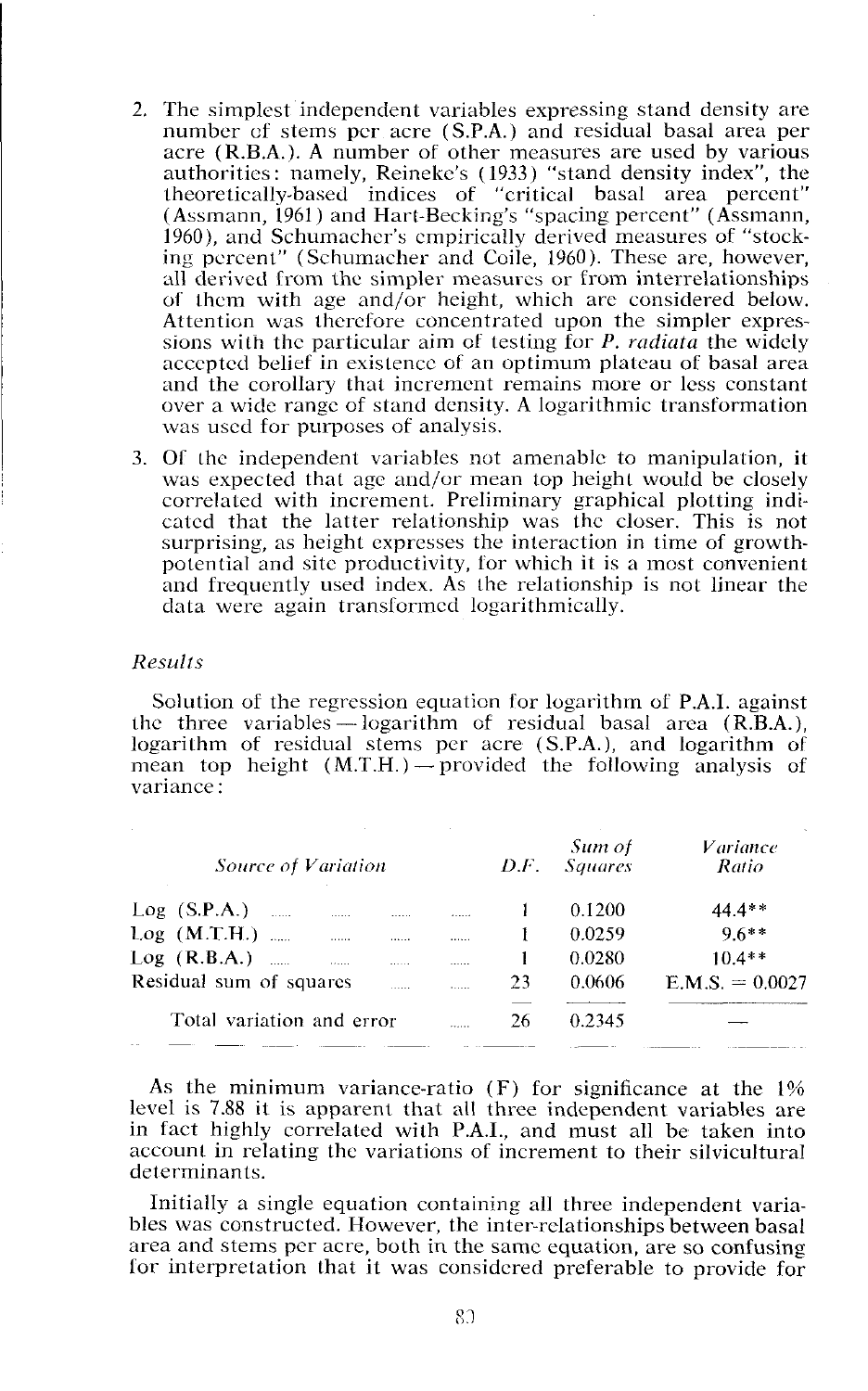their use independently of each other, even at the expense of some loss of accuracy. The separate equations are accordingly as follow:

Log  $(P.A.I.) = 0.4699 + 0.7111 \log (S.P.A.) - 0.7034 \log (M.T.H.)$ 

# or

Log (P.A.I.) = 2.2803 + 0.6699 log (R.B.A.) - 1.4881 log (M.T.H.)

These relationships, when reconverted from the logarithmic form, may be expressed graphically, as in Figs. 1 to 3.

# **Interpretation and Discussion**

1. *Mean Top Height* — see Fig. 1. The most striking feature revealed by this synthesis is the rapid reduction of future basal area increrncnt with increase in mean top height, even so early in stand life as 6 to 10 years after planting. It is evident that very high values must be attained immediately prior to this age, after the abrupt ascent of the curve from its initial minimum. There have hitherto been no data available on this culmination of basal area increment for P. *radiata*. It is therefore of interest that a very early assessment plot established on Esk Forest during 1962 **(at** age 4 and mean top height of 15 ft) has given an annual increment of 39 sq. ft per acre.

Beyond a mean top height of 50 **1t** the curves of future net increment for a given residual stocking begin to flatten out and become relatively constant. If attempts to secure a redistribution of increment among certain selected trees of the crop (i.e., high pruned stems) are to be successful, it is obvious that they should begin very much earlier than we have become accustomed to accept as normal practice.



*Fig. 1: Annual basal area increment for 6-7 years after thinning, as affected hy residual number of trees per acre and mean top height at time of thinning.*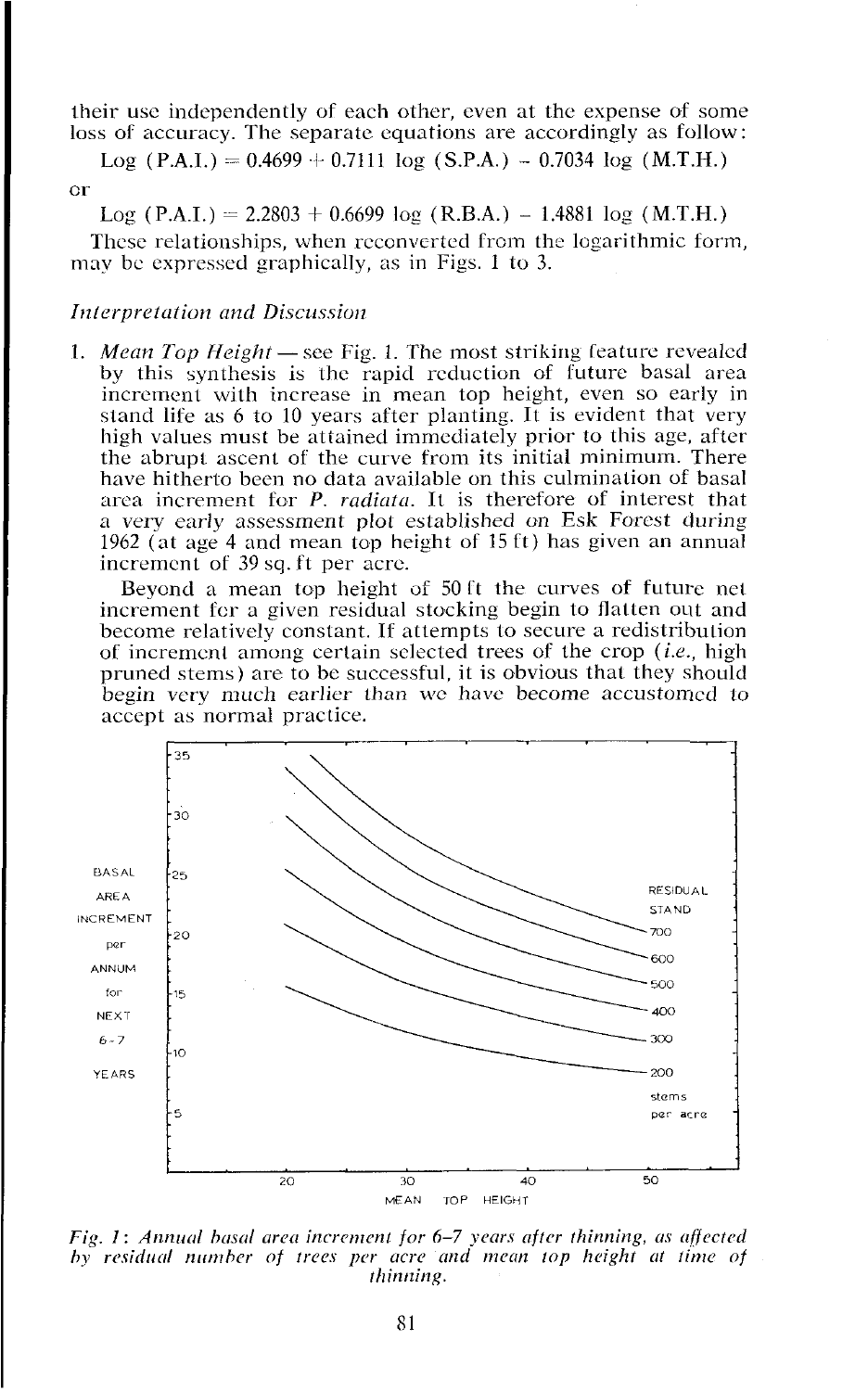2. Residual Stocking. Figure 2 depicts the relationship between future P.A.I. and residual stocking after thinning, exprcssed in terms either of basal area or of stems per acre, at each of the stages of stand-development indicated by mean top heights of 20, 30, 40, and 50ft.

Considering first the correlation with basal area, it will be noted that increment increases almost linearly with increase in residual basal area after thinning. The only hint of the postulated optimum or "plateau of maximum increment" is the curvilinear form ot the graph; but it is clear that such an optimum must lie well beyond the range of stocking which could be maintained without suffering undue mortality (Jackson, 1955).

The fact that the slope of individual parameters diminishes as top height increases, again implies a progressive loss of silvicultural flexibility  $-$  with advancing age progressively higher residual basal areas will he required to maintain a given increment.



*Fig. 2: Effect of residual stocking, expressed either as basal area or number of stenis per acre, upon annual basal area increment for 6-7 years after rhinning at mean top heights of 20, 30, 40, and 50 ft.*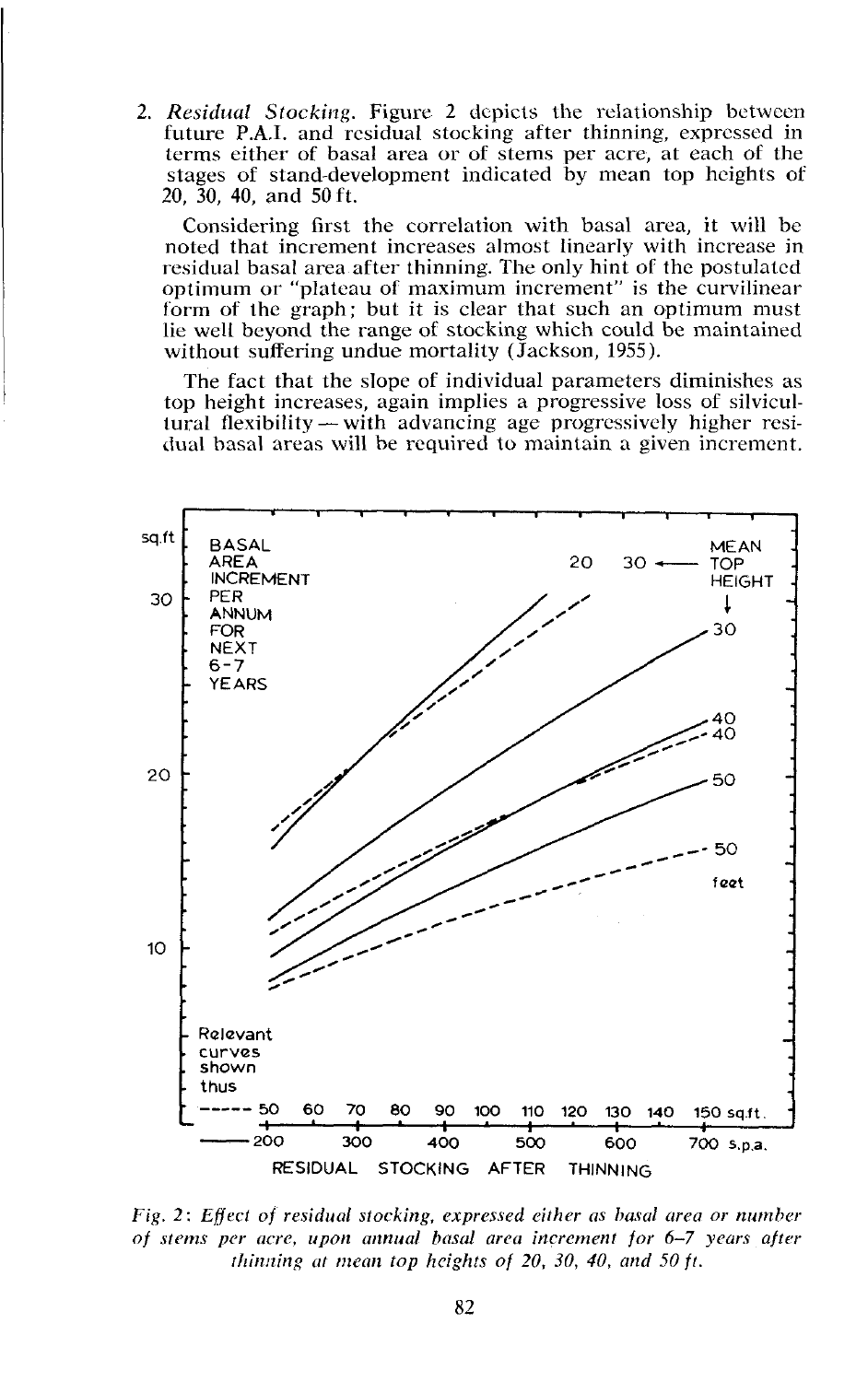

Fig. 3: Annual basal area increment for 6-7 years after thinning, as affected by residual basal area and mean top height at time of thinning.

Correlation ol increment with residual stocking in terms of stems per acre follows very much the same slightly curvilinear relationship as for basal area. For all practical purposes it would seem that either of the two expressions of stocking may be used in defining thinning prescriptions for young stands planted at conventional spacings. In these circumstances, basal area and slems per acre are highly correlated, so that within the limits of our usual thinning techniques a reduction of either automalically involves a reduction of the other. In Fig. 3, therefore, the P.A.I. is shown in relationship to mean top height as parameters for residual basal areas of 150, 125, 100, 75, 50, and 25 sq. ft per acre.

These statements do not, of course, hold true for comparisons between forests or regions, for older stands, or for those which have been naturally regenerated. Under these conditions, a more reliable prediction can be derived from thc original equation relating basal area increment to all three significant variables:

Log (P.A.I.) = 1.6903 + 0.2126 log (S.P.A.) - 1.2991 log (M.T.H.) + 0.5325 log (R.B.A.)

This equation accounts for more than 74% of the variation and error involved in predicting the increment.

3. The limitations of the data are cmphasizcd Until they have been tested on forests other than Gwavas, use of the equations for predictive purposes should be confined to that forest. Nevertheless the implications of this synthesis are very much wider, in permitting the forester to visualize and anticipate the surge of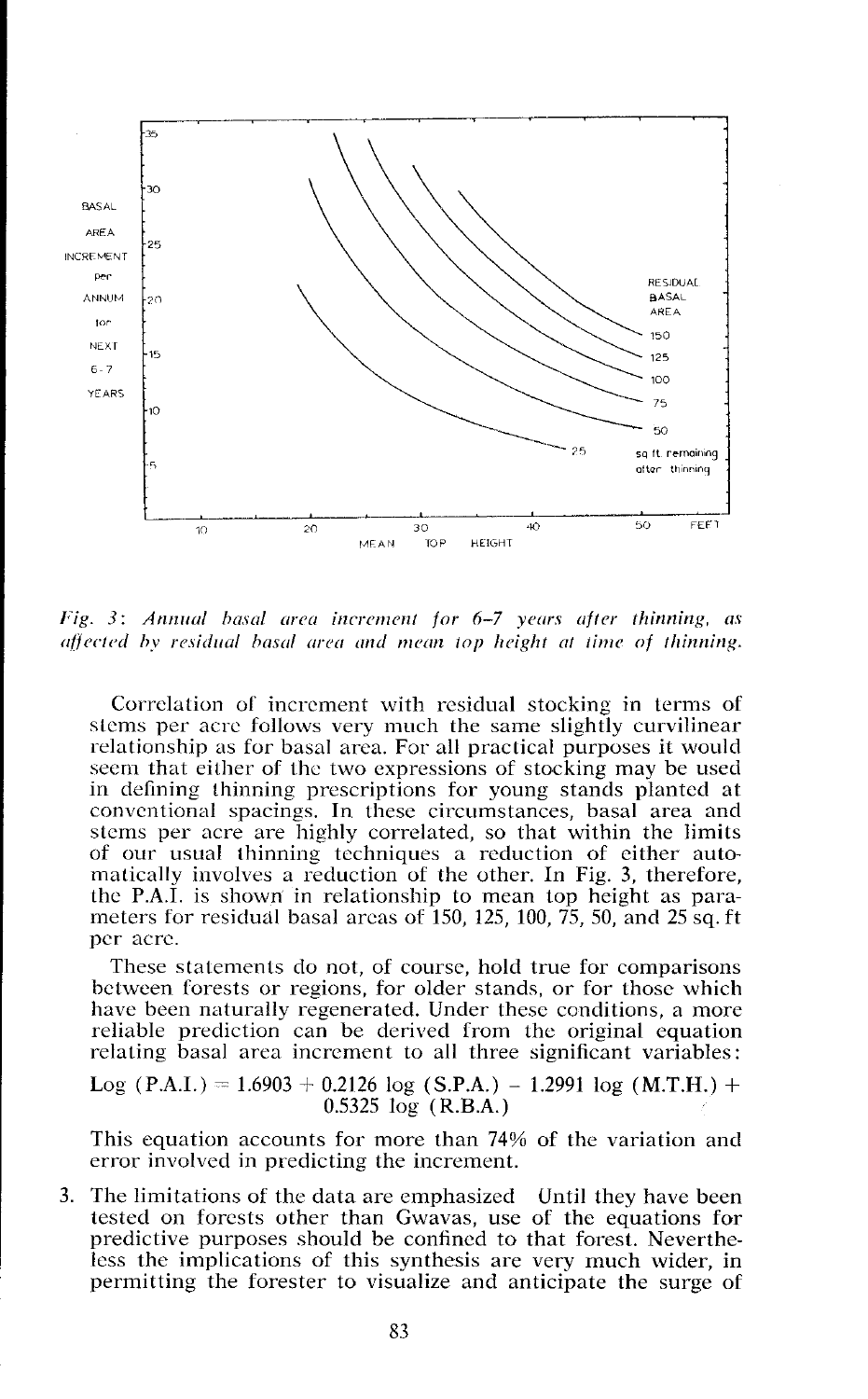increment in his stands. Once this capacity for response has passed, his manipulative advantage is greatly reduced and can never be wholly regained during the remainder of the rotation.

# INCREMENT BY VIGOUR CLASSES

How is the total increment per acre distributed among various components of the stand? The need for investigation arises out of the general practice of restricting the pruning investment to certain trecs selected for their relative vigour or desirable form and branching characteristics (Fenton and Familton, 1961). However, the number of trees selected for high pruning may range from only 70 or 80 to as many as 250 per acre. There has been no published attempt at defining the extent to which trees other than dominants should be chosen for silvicultural improvement, although Spurr  $(1962)$  concluded that trees producing less than  $0.02$  sq. ft basal area per annum had a life expectancy of approximately 8 years.

Much of the reason for this neglect must be ascribed to our systems of tree classification, which are almost invariably based on subjective estimates of relative dominance and do not lend themselves to quantitative expression. Yet a quantitative analysis is essential for determining the tree of marginal vigour, below which limit the inclusion of trees of inferior capacity for response will not repay compounded costs of pruning and thinning.

It is notoriously diflicult to secure a simple numerical estimate of all that is implied by the term "relative dominance", but an acceptable way out of the impasse is to adopt individual height and/or diameter as indices that are closely correlated with dominance. The latter expedient was adopted for this study, utilizing data from the series of assessment plots already considered. These tenth-acre plots had originally been selectively high pruned to a density of at least 160 stems per acre. The principal criteria for selection were straightness of stem and freedom from malformation, and a range of vigour from dominant to larger subdominant trees was included. Objectivity can be sccured by ranking the 16 largest pruned trees per plot according to d.b.h. at time of initial measurement. This range may then be subdivided into quartiles of 4 trecs each, from the largest down to the smallest group. For each of these quartiles, the average annual basal area increment per acre over the 6-7 year period of growth may be calculated and expressed as a percentage of that for the whole 16 together. Results were as follows:

| Quartile:         |       |       |       |       | Largest 40 Second 40 Third 40 Smallest 40 stems per acre |
|-------------------|-------|-------|-------|-------|----------------------------------------------------------|
| Annual increment. | 32.7% | 26.1% | 24.0% | 17.2% | of the total                                             |

These differences between quartiles were highly significant. It should be noted particularly that of the 160 stems per acre selected for high pruning the largest 40 put on very nearly twice as much increment as the smallest 40. Differences between the second and third quartilcs were not significant, however, and on closer examination it was apparent that there had been several interchanges between the two groups. These were due to some of the smaller groups making more growth than the larger group in the same plot,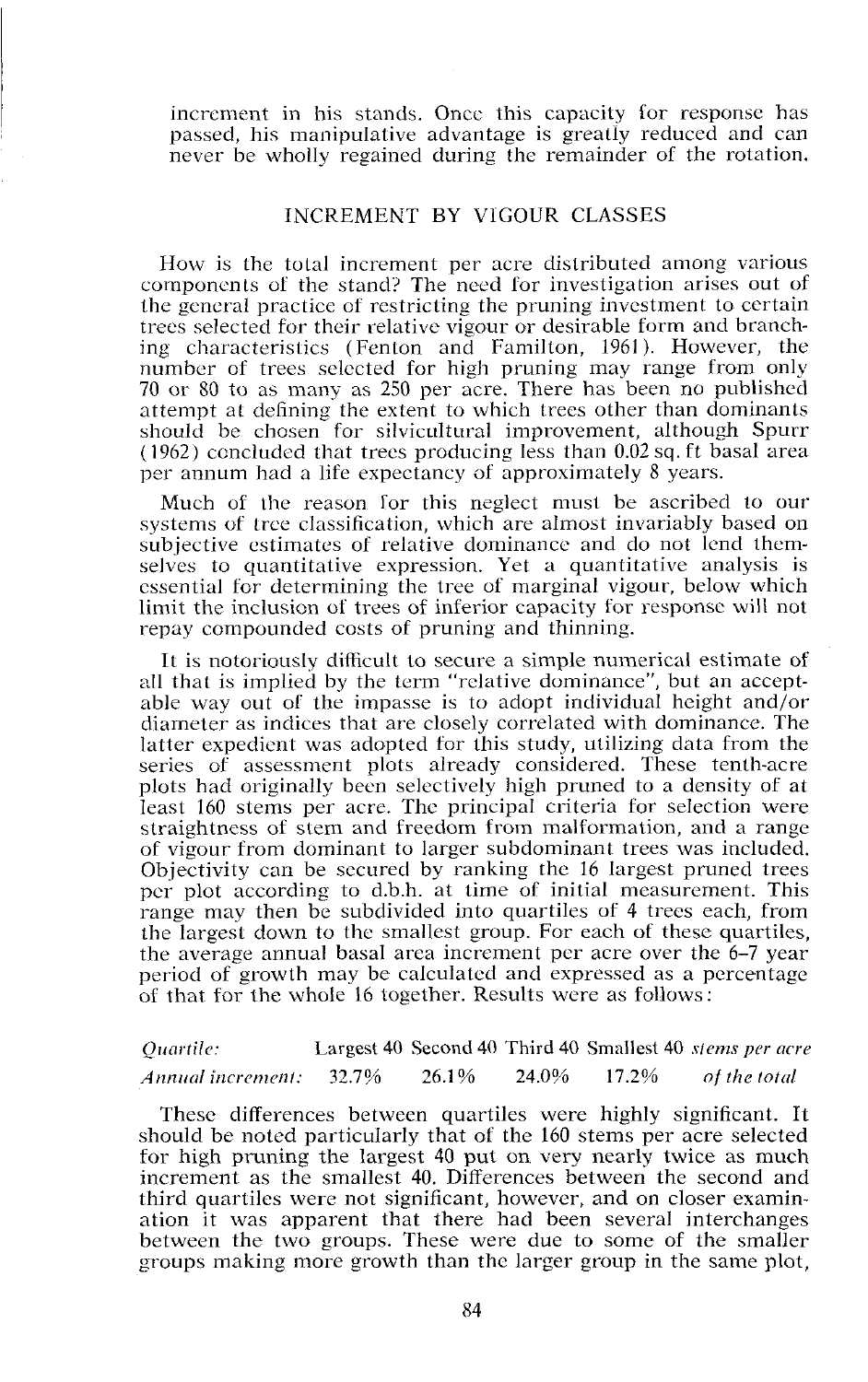indicating that competitive relations between smaller dominants and larger co-dominants were still very fluid.

Further analysis, intcndcd to demonstrate the expected correlation between increment of selected pruned stems and the total residual stocking of the stand after thinning, revealed a startling anomaly. Although enhanced increment of select pruned stcms is the primary objective of thinning to waste, the data from this series of plots indicated that there was in fact no significant correlation between rcsidual stocking and subsequent increment of the 160 selected stems per acre.  $\tilde{A}$  significant correlation was lacking also for the largest quartile of selected trees and, even more surprisingly, for the smallest quartile.

It might be deduced from this that the commonly assumed advantages of early heavy thinning are a delusion  $-i.e.,$  that dominance and vigour are all-important for growth and that, once established, they arc virtually unaffected by residual competition. The deduction is unwarranted; but the search for explanations of the anomaly leads directly to a problem which is crucial for much contemporary silvicultural practice.

Statistically, the reason for the absence of expected correlation is simply that the variation in growth responses of individual trees within groups is so large that the difference between groups cannot be ascribed to causes other than random variation and error. This in turn brings out the point that basal area or other indices of stocking, if expressed simply as an average over the whole plot, seldom indicate the intensity of competition which may or may not be suffered by individual trees within that plot. What is obviously needed, if the response of individual stems is to be measured and related accurately to factors affecting the increment, is some measure of compctition suffered by the individual tree. It must again be cntirely objective in application.

# INCREMENT OF INDIVIDUAL STEMS

There is one other reason why the variation in response betwecn individual trees within a plot was particularly large in this series of assessment data. The stands concerned were originally groupthinned, and not according to what is now the standard prescription on Gwavas forest  $-i.e.,$  specifically to favour the select pruned stems. In fact the very basis of selection itself was different; corresponding with the first of the three alternative marking practices summarized below :

- 1. Accepting the given random distribution of dominant trees of good form, mark all of these for high pruning, with no attempt at preventing mutual competition within groups of dominants.
- 2. Modify the given distribution by removal of the poorer competing dominants, to secure a balanced distribution of growingspace for thosc stems which are to be pruned.
- 3. Select the finer co-dominants for pruning and prelercntial treatment in thinning by elimination of most of the vigorous dominants. These are frequently assumed to be "too coarse" and "of infcrior timber quality".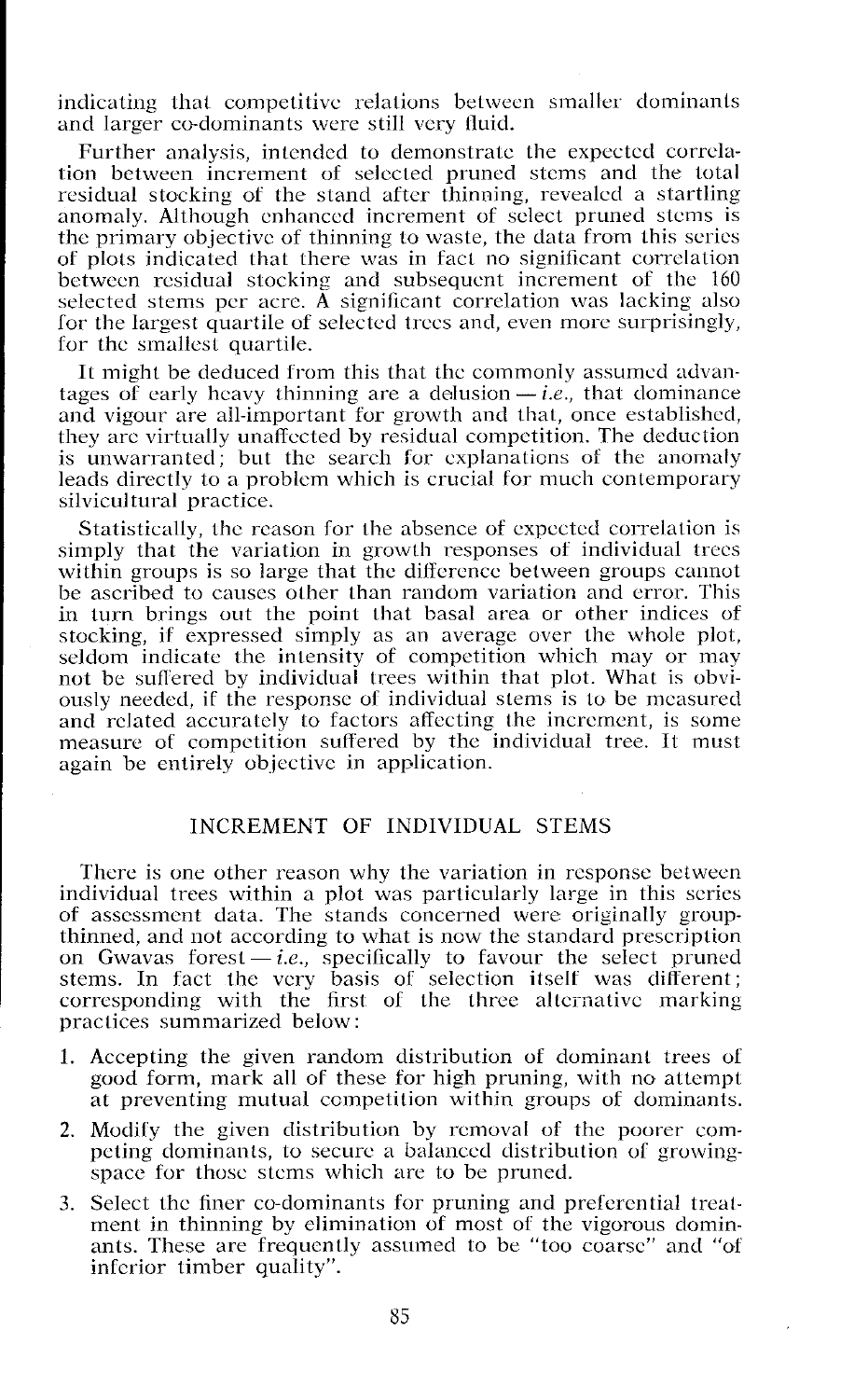The first of these practices must obviously produce a much greater range of density within a plot and correspondingly increase variation due to unmeasured differences in the compctition sultercd by individual trecs.

**A** measure of individual competition, in the form of a competition index, may be derived from the close connection that is known to exist between d.b.h. and the crown-diameter of free-growing trees. **A** prism of appropriate power can provide the objective test of whether a tree is or is not competing with the central tree, and the index may be tested empirically against data which arc purported to be affected by intcnsity of competition. **(A** note is to be published on this shortly.)

In this instance trees which had been selected for high pruning were measured at d.b.h. and for residual competition (using prisms of 5 and 6 diopters) immediately after thinning. Initial d.b.11. ranged from 5.8 in. to 11.5 in., with a corresponding height range of 36 to 51 ft. The competition index indicated from 0 to 4 trees competing with each of the 54 trees observed. For these stems, d.b.h. increment was measured over the three years following thinning.

Thc mean annual increment was subsequently tested for correlation with initial d.b.h. and with the competition index. In conformity with the results for groups of trees by dominance or vigour, the annual d.b.h. increment proved to be highly and positively correlated with initial d.b.11. of the same stern. In addition to this, however, there was a negative correlation (at the 2% level of significance) with the number of competing trees, as defined by thc above index. The relationship may be expressed by thc regression equation :

### *Aiznucd d.b.1~. increincnt*

 $= 0.2$  (initial d.b.h.)  $-0.06$  (number of competitors)  $-0.61$  inches.

The same relationship may be expressed graphically, as in Fig. 4.

From this figure it is apparent that vigour and dominance of the selected tree nust be the paramount tactor determining subsequent growth and increment. However, there is also a substantial effect due to the number of trees which may be left in direct competition with the selected stem, this effect being proportionately much greater for small sub-dominants than for large dominant trees.

It is apparent that the third method of thinning must result in considerable loss of increment, both through sacrifice of vigour and also through correspondingly increased degree of compctition. On the other hand, with the first method of marking, immediate losses due to retaining all the most vigorous trees, regardless of spacing, will not be so great. Nevertheless losses due to compctition may be expected to increase with advancing age of the stand. There will also be future losses due to windthrow and windbreak of unbalanced crowns, and no less important but hidden potential losses due to increased formation of compression wood. Both these methods 01 thinning arc frequently used because they can be applied more or less automatically and with a minimum of instruction. Only the second method is silviculturally and economically sound, but it requires the marker to exercise discrimination and a sustained nicety of judgement.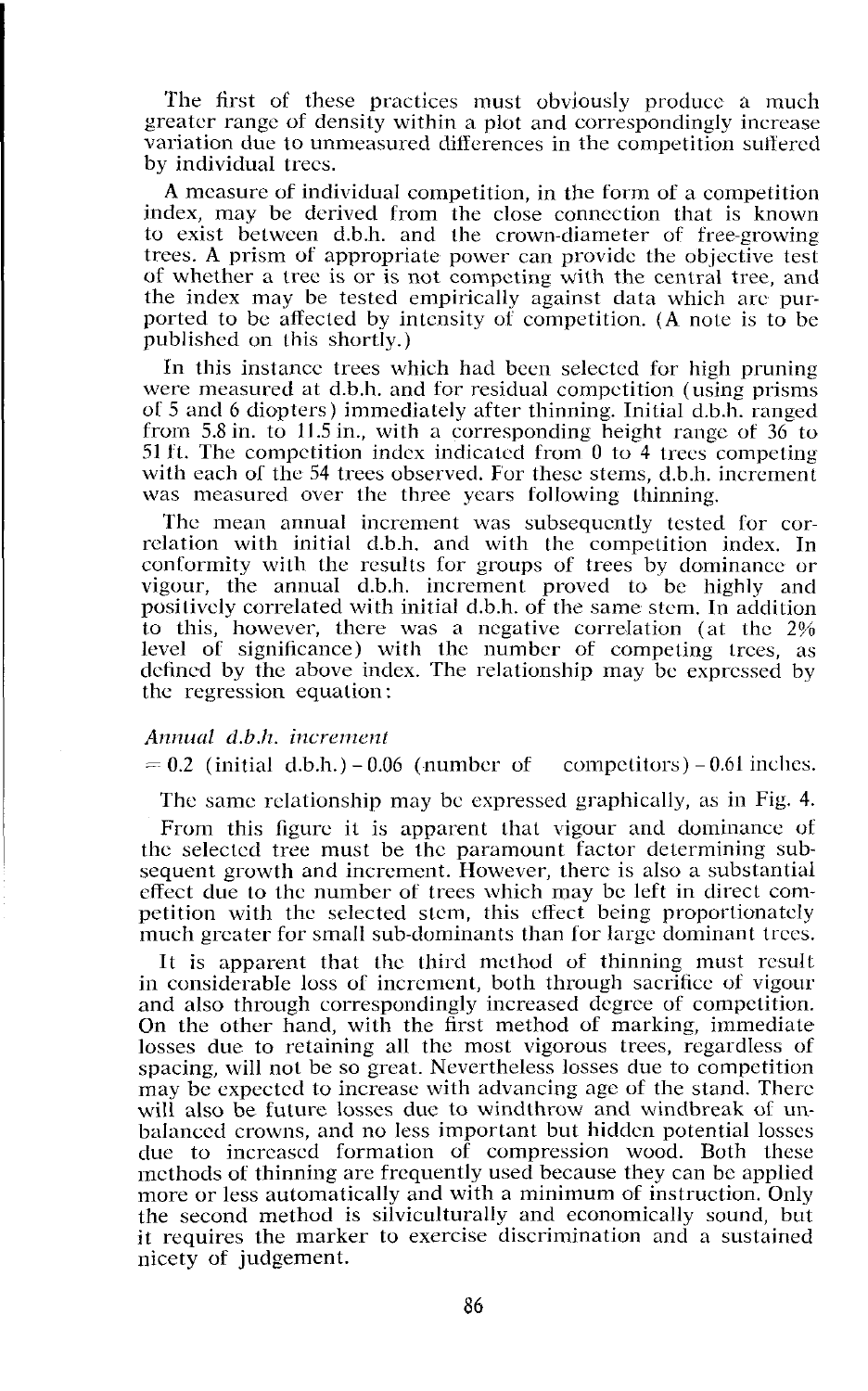

*Fig. 4: Diameter increment of individual stems for first three years after thinning, showing interacting effects of initial stem diameter and number*  $of$  residual competing trees.

# FLEXIBILITY OF CONTROL

The writers' purpose in presenting this analysis from one particular forest has been to indicate the means whereon predictions may be based more soundly and the necessary flexibility of prescription be preserved. They would conclude with two corollary pleas for deeper consideration :